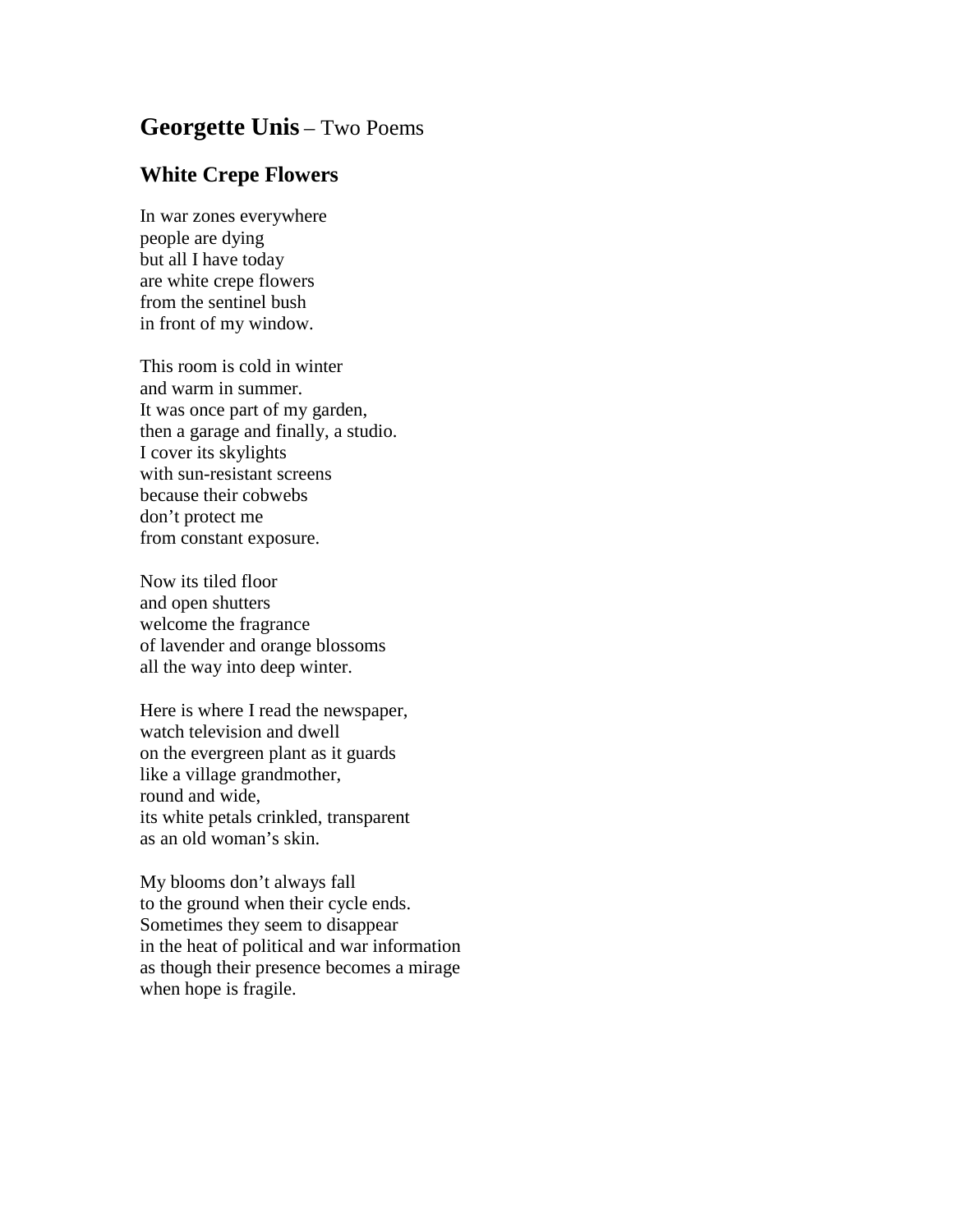## **The End of Summer**

The blaze kindles another and another and, in turn, each ignites more until they coat the clouds in orange dust brilliant at sunset as though a league of dragons breathe flames across the sky.

All night our windows rattle in the congregation of Sierra winds and the fierce energy as aspen and pine disintegrate like medieval heretics whose only sin—their existence. By morning, a burnt haze shrouds the sun and acrid smoke infiltrates our lungs. Everything tastes bitter.

For a brief respite between storms I examine the tip of a fir tree, a triad of one long stem supported by two others where we once placed an angel, homemade out of a light bulb and paper gown, when my brother lived and our children young

and our families shared these mountains on holidays and long vacations. We hiked the forest trails with promises of chocolate bars at the summit and hot cocoa after ski adventures.

Time consumes our past slowly as in a daily meal we give to a tame pet but these uncontrolled burnings devour our history like a ravenous beast, with barely a moment to capture it.